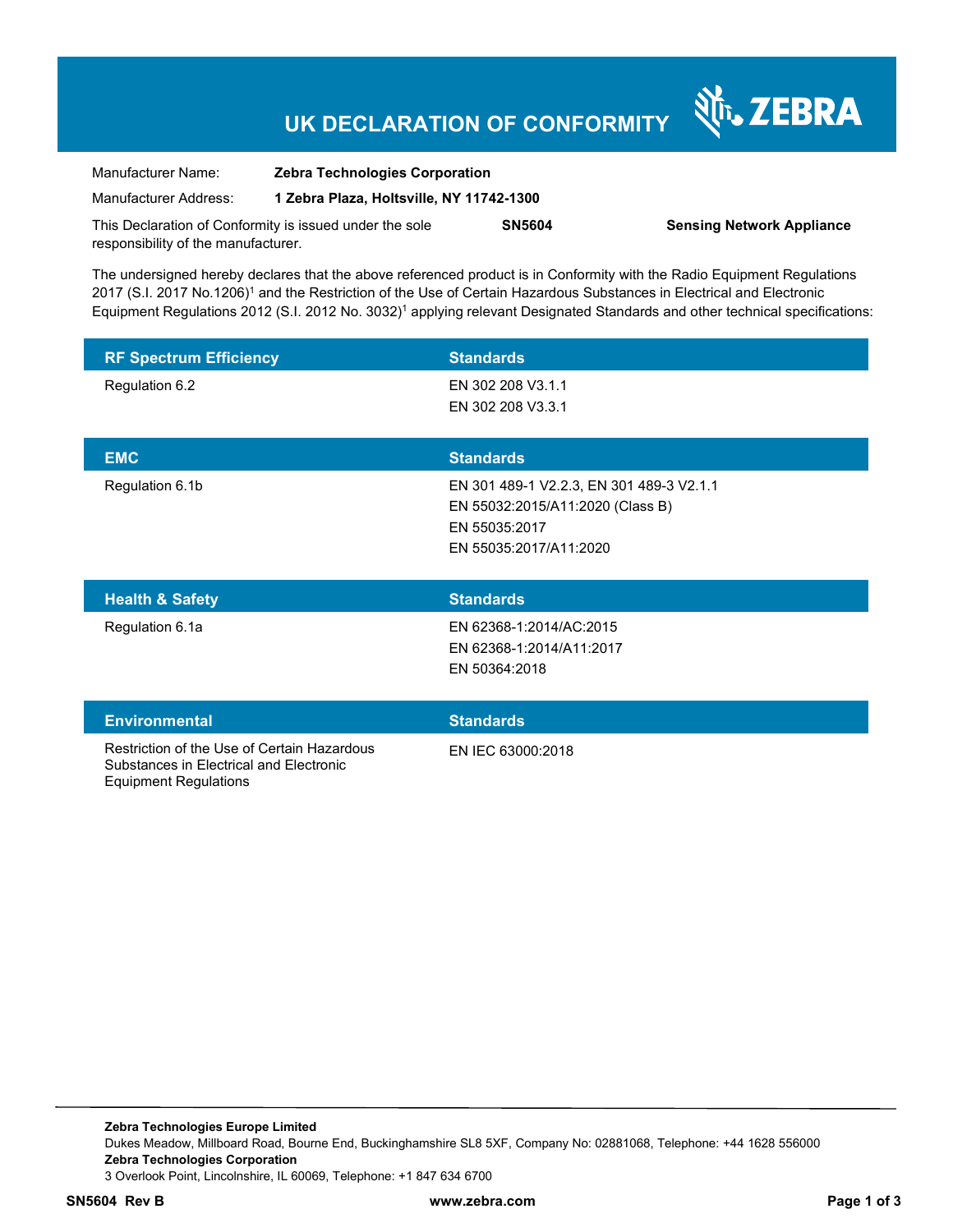### **UK DECLARATION OF CONFORMITY**

With regard to the Radio Equipment Regulations 2017 (S.I. 2017 No.1206)<sup>1</sup>, the conformity assessment procedure referred to in regulation 41(4)(a) and detailed in Schedule 2 has been followed.

1 As amended by applicable EU withdrawal legislation implemented at the time of issuing this declaration

### **Signed on behalf of Zebra Technologies Corporation**

*(Signature of authorized person)* Marco Belli Marco Belli (1992)<br>
Sr. Manager, Regulatory (1992)<br>
Sr. Manager, Regulatory (1992) Sr. Manager, Regulatory Place: Bourne End, UK

र्शे<sub>ि</sub>, ZEBRA